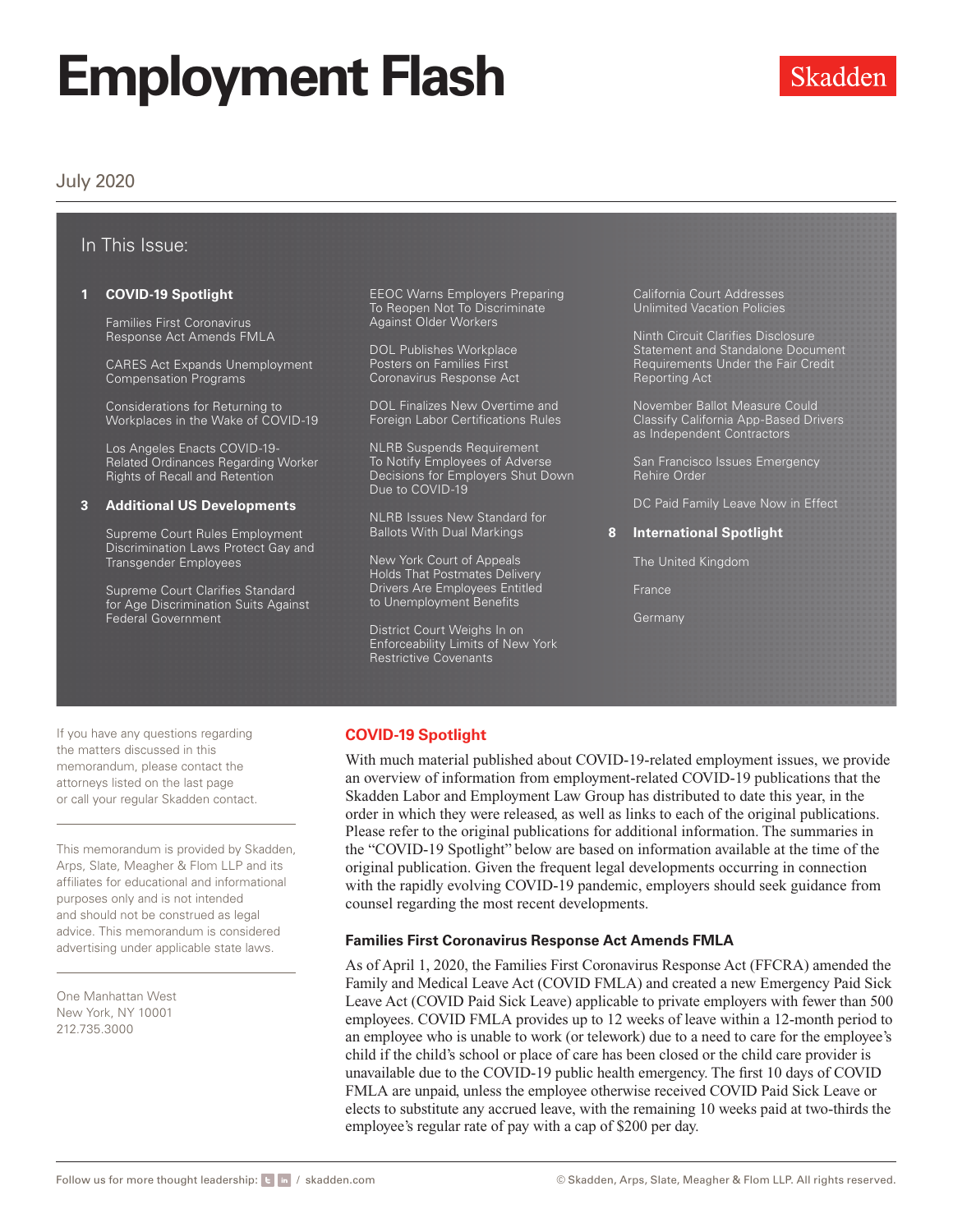<span id="page-1-0"></span>COVID Paid Sick Leave provides up to 80 hours of paid leave to an employee who is unable to work and is either herself or himself subject to a quarantine order, advised to self-quarantine or experiencing COVID-19 symptoms and seeking a medical diagnosis, caring for an individual subject to a quarantine order or who has been advised to self-quarantine, or caring for her or his child whose school or place of care has been closed or is unavailable due to COVID-19. If the reason for the employee's COVID Paid Sick Leave is related to herself or himself, the leave is paid at the employee's regular rate of pay with a cap of \$511 per day. If the reason is related to the care of another, the leave is paid at two-thirds the employee's regular rate of pay with a cap of \$200 per day.

For more information, please refer to our March 27, 2020, [chart on this topic](https://www.skadden.com/-/media/files/publications/2020/04/return-to-work-considerations/fn7_skadden_ffcra_chart.pdf).

#### **CARES Act Expands Unemployment Compensation Programs**

The Coronavirus Aid, Relief and Economic Security (CARES) Act became effective on March 27, 2020. Among other provisions in the \$2 trillion stimulus package, the CARES Act expands unemployment compensation programs in several ways:

- **Pandemic Unemployment Assistance:** Extends unemployment compensation through December 31, 2020, for up to 39 weeks to individuals who are unable to work due to COVID-19 and who are not traditionally eligible for unemployment benefits, including independent contractors, sole proprietors and those with insufficient work history.
- **Federal Pandemic Unemployment Compensation:** Provides an additional \$600 weekly payment through July 31, 2020, to all individuals collecting unemployment compensation, regardless of the individual's prior earnings.
- **Pandemic Emergency Unemployment Compensation:**  Provides an additional 13 weeks of unemployment benefits through December 31, 2020 to individuals who have otherwise exhausted their benefit eligibility under state law.
- **Fully Funded First Week:** Provides federal funding to states to cover the cost of the first week of unemployment benefits. (Unemployment compensation claimants were traditionally ineligible for benefits during their first week of unemployment.)
- **Work Share Program Expansion:** Additional federal funds were made available to states to fully fund work share programs, under which employees receive partial unemployment benefits if their hours are reduced but not eliminated by their employer.

All states have opted in to the expanded unemployment compensation programs created by the CARES Act. Continuation or

expansion of some programs, such as Federal Pandemic Unemployment Compensation, will require new legislation by Congress.

Another major aspect of the CARES Act is the Paycheck Protection Program (PPP), which originally allocated \$349 billion for new partially forgivable small business loans to cover, among other things, payroll costs for employers with 500 or fewer employees. The PPP allows small businesses to receive fully forgivable loans for up to eight weeks of the cost of payroll and certain other expenses, provided that the employer maintains certain employee levels and compensation amounts.

For more information, see our March 27, 2020, client alert, ["CARES Act Provides Much-Needed Stimulus for U.S.](https://www.skadden.com/insights/publications/2020/03/cares-act-provides-much-needed-stimulus)  [Businesses, Individuals.](https://www.skadden.com/insights/publications/2020/03/cares-act-provides-much-needed-stimulus)"

#### **Considerations for Returning to Workplaces in the Wake of COVID-19**

Employers should consider preparing policies regarding COVID-19 and the workplace by following employee return-to-workplace guidance, regulations, statutes and orders issued by federal, state and local governments and agencies, including the World Health Organization, the Centers for Disease Control and Prevention, the Equal Employment Opportunity Commission (EEOC) and the Occupational Safety and Health Administration. In addition, employers should follow state and local stay-at-home orders.

COVID-19-related policies and protocols for implementing preventative safety measures include: (i) identifying where and how workers might be exposed to COVID-19 in the workplace; (ii) promoting handwashing and providing resources that promote personal hygiene; (iii) sanitizing the workplace regularly; (iv) maintaining and updating facilities (*e.g*., installing high-efficiency air filters); (v) restricting nonessential business travel; and (vi) creating training for employees regarding proper sanitization and prevention techniques. In addition, employers should consider measures to monitor and respond to infections, including: (i) requiring workers to stay at home if they are sick; (ii) monitoring for local outbreaks; (iii) preparing to manage employees' leaves of absences under federal, state and local laws; and (iv) developing policies and procedures for employees to report COVID-19 symptoms or diagnoses, or for interacting with others with such symptoms or diagnoses. If an employee is diagnosed with COVID-19, employers should send the employee home immediately, disinfect surfaces in their workspace, inform other employees who had contact with the employee of possible exposure and maintain the confidentiality of the infected employee's medical information as required by the Americans With Disabilities Act (ADA). Employers should update personnel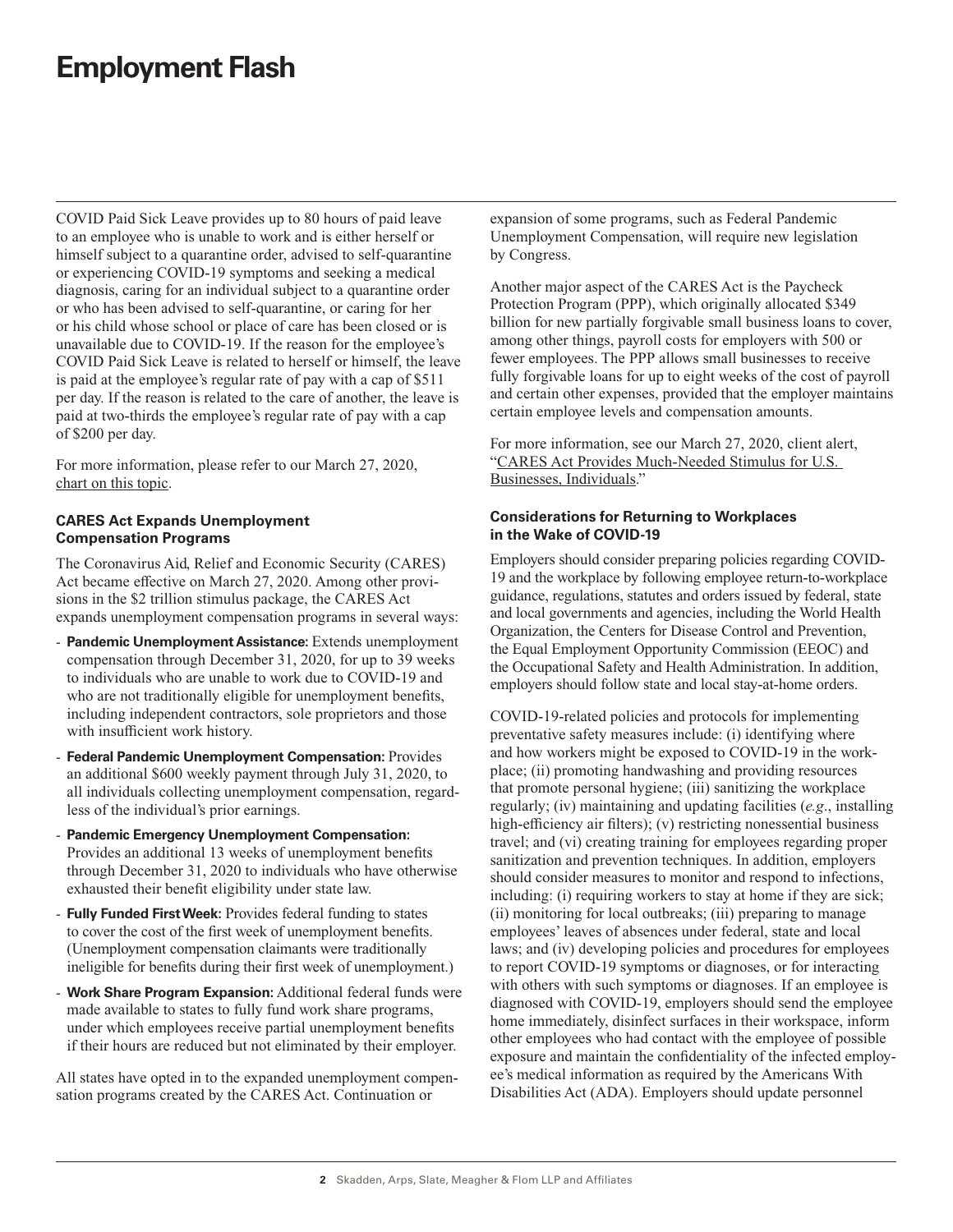<span id="page-2-0"></span>policies based on federal, state and local COVID-19-related laws with respect to employee paid sick leave and leaves of absences. Employers may also consider drafting and implementing health certifications for employees and visitors at each worksite.

In connection with employees returning to the workplace, employers should train and inform employees regarding COVID-19-related office policies and procedures by providing return-to-work documents, such as wage payment notices and other onboarding paperwork, and updated policies, protocols and procedures, as necessary. Employers should also train and inform workers regarding personal hygiene and personal protective equipment. Employers should implement policies to minimize contact between employees, including by enforcing social distancing; modifying workspaces; decreasing the number of employees in the workplace; considering telecommuting, virtual communications and/or the specific job positions that should return to the worksite; and the order in which workers should return. Employers may screen employees for COVID-19 when entering the workplace, including by checking temperatures, asking questions regarding symptoms and/or requiring self-reporting. Employers should consider which employees are brought back from furloughs or layoffs in the early phases of opening a workplace and stage subsequent returning groups to avoid any discriminatory treatment or influence in decision-making.

For more information, please see our April 30, 2020, client alert, ["Considerations for Returning to Workplaces in the Wake of](https://www.skadden.com/insights/publications/2020/04/considerations-for-returning-to-workplaces)  [COVID-19](https://www.skadden.com/insights/publications/2020/04/considerations-for-returning-to-workplaces)."

#### **Los Angeles Enacts COVID-19-Related Ordinances Regarding Worker Rights of Recall and Retention**

On May 3, 2020, Los Angeles Mayor Eric Garcetti signed into law two COVID-19-related ordinances regarding worker recall and retention rights. The ordinances apply to certain workers employed by or contracted to provide services to covered businesses, including airports and certain event centers, commercial properties and hotels, in each case operating in the city of Los Angeles. Collective bargaining agreements with recall or retention rights supersede the ordinances. A covered worker may bring a civil action for a violation of the ordinances once the worker has provided the covered employer with written notice of the alleged violation and allowed the covered employer 15 days to cure the alleged violation.

The COVID-19 Right of Recall Ordinance applies to "laid off worker[s]," defined as any person who: (i) in a particular week, performs at least two hours of work in the city of Los Angeles for a covered employer; (ii) has worked for the covered employer for at least six months; and (iii) whose most recent termination

occurred on or after March 4, 2020, due to lack of business, a reduction in workforce or other economic, nondisciplinary reason(s). The definition of "laid off worker" excludes managers, supervisors, confidential employees and individuals who perform sponsorship sales for an event center. The ordinance requires employers to make written offers to laid-off workers for any position that becomes available after June 14, 2020, for which the worker is qualified and to provide workers with no less than five business days to accept.

The COVID-19 Worker Retention Ordinance requires incumbent business employers, meaning those employers who operate a covered business prior to a change in control, to provide successor business employers with a list of workers to be hired in preferential order following a change in control. Within 15 days after a transfer document is executed, an incumbent employer is required to provide the successor business employer with a list of covered workers, including their names, addresses, dates of hire and occupation classifications. The successor business employer is required to hire from this list for a period beginning with the execution of the purchase agreement and continuing for six months after the business is open to the public under the successor employer, and keep a written verification of all offers made for three years. The covered worker has at least 10 business days to accept the offer, and the successor business employer must retain each covered worker hired for at least 90 days following the worker's employment start date, unless there is cause for discharge. Following the 90-day transition period, the successor business employer should conduct a written performance evaluation regarding whether to offer the covered worker continued employment. The ordinance requires the incumbent business employer to post a written notice of the change in control within five business days following the execution of the purchase agreement.

For more information, please refer to our May 2020 publication, ["City of Los Angeles Enacts COVID-19-Related Ordinances](https://www.skadden.com/insights/publications/2020/05/city-of-los-angeles-enacts-covid-19-related)  [Regarding Worker Rights of Recall and Retention.](https://www.skadden.com/insights/publications/2020/05/city-of-los-angeles-enacts-covid-19-related)"

#### **Additional US Developments**

#### **Supreme Court Rules Employment Discrimination Laws Protect Gay and Transgender Employees**

On June 15, 2020, the U.S. Supreme Court ruled, in *Bostock v. Clayton County*, *Georgia*, that the prohibition against discrimination on the basis of sex under Title VII of the Civil Rights Act of 1964 (Title VII) protects gay and transgender employees. The question was presented to the Court through three separate employment cases involving the termination of employment shortly after the employer learned that the employee was either gay or transgender. Specifically, Gerald Bostock, a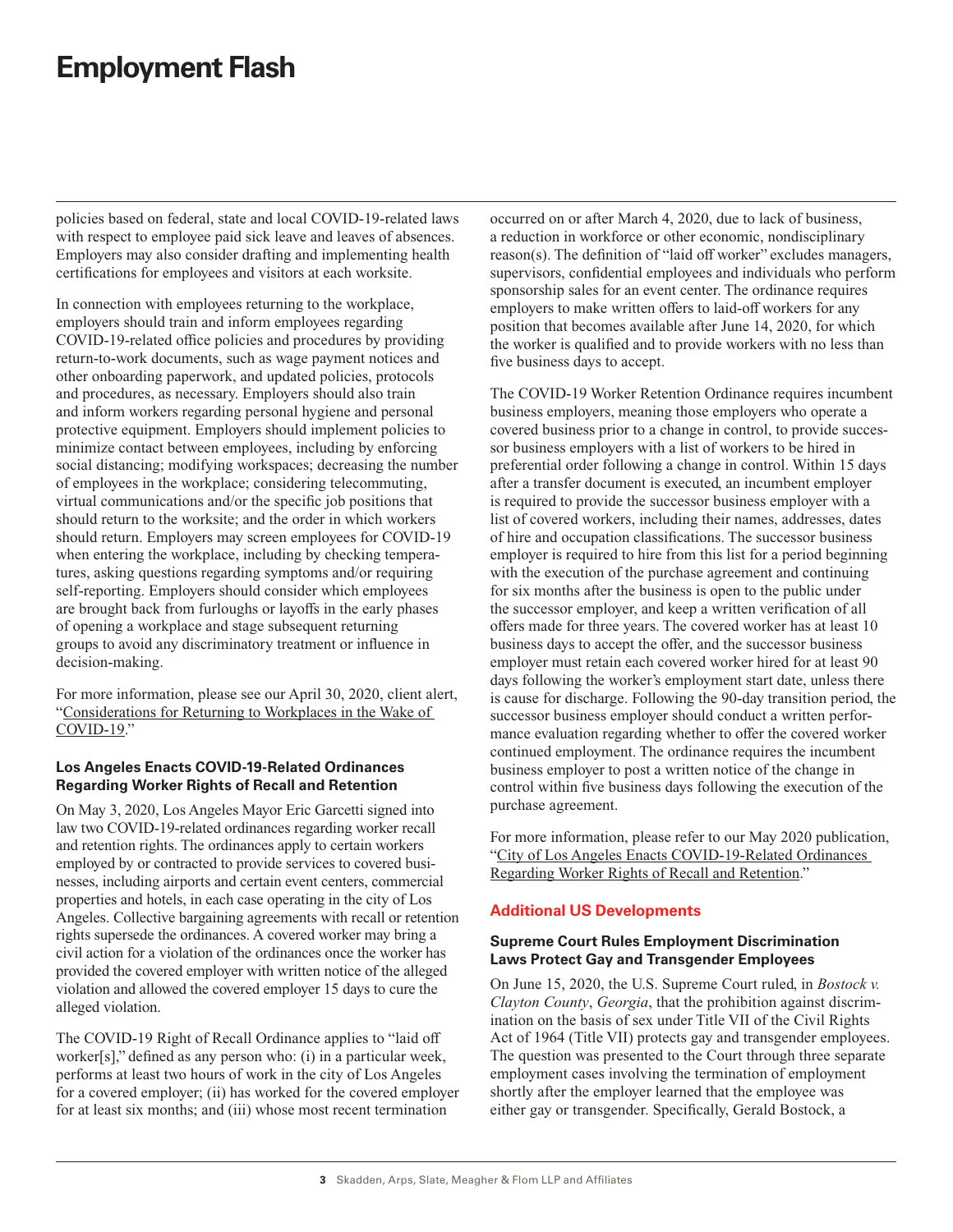<span id="page-3-0"></span>child welfare advocate employed by Clayton County, Georgia, for over a decade, joined a gay recreational softball league. Clayton County terminated his employment shortly thereafter for "conduct 'unbecoming' a county employee." In addition, a company terminated the employment of Donald Zarda, a skydiving instructor employed by the same company for several seasons, days after he "mentioned" that he was gay. Aimee Stephens, a funeral home employee for over six years, informed her employer she would be transitioning, following a diagnosis of gender dysphoria, to living and working as a woman full-time upon her return from a planned vacation. Her employer informed her, prior to her vacation, that it was "not going to work out" and terminated her employment.

In finding that Title VII protects gay and transgender employees, the Court held that employers who "discriminate against" employees (*i.e*., "treat[]…[an] individual worse than others who are similarly situated") based on their sexual orientation or gender identity necessarily make a sex-based decision. The law is triggered even if a protected characteristic, such as sex, is only one "but for" cause of the decision. Thus, as the Court explained in *Bostock*, "if changing the employee's sex would have yielded a different result ... a statutory violation has occurred" regardless of the underlying motivation for the decision. The Supreme Court pointed out that, if the two male employees whose employment was terminated for being gay had instead been females attracted to males, their employment would not have been terminated. Therefore, the decision to terminate the employment of these employees was, in part, because of sex. Likewise, "[i] f the employer retains an otherwise identical employee who was identified as female at birth, the employer intentionally penalizes a person identified as male at birth for traits or actions that it tolerates in an employee identified as female at birth." Again, sex is a "but for" cause of the decision to terminate the employment of a transgender employee. Accordingly, the Court opined that "it is impossible to discriminate against a person for being homosexual or transgender without discriminating against that individual based on sex."

#### **Supreme Court Clarifies Standard for Age Discrimination Suits Against Federal Government**

The U.S. Supreme Court clarified the scope of the Age Discrimination in Employment Act (ADEA), holding that personnel actions by the federal government must be "untainted by any consideration of age." *Babb v. Wilkie*, 140 S. Ct. 1168 (2020). The decision distinguishes ADEA claims against the federal government from those against private sector employers. In 2009, the Court held that, to succeed in an ADEA claim against a private sector employer, an individual must prove by a preponderance of

the evidence that the employer would not have taken the alleged adverse employment action but-for the individual's age. *Gross v. FBL Financial Services, Inc*., 557 U.S. 167 (2009). The decision in *Gross* was based on the language of 29 U.S.C. § 623(a)(1), which prohibits private sector employers from taking an adverse employment action against an individual "because of such individual's age."

In contrast to the ADEA provisions applicable to private sector employers, those applicable to the federal government require the government to make personnel decisions "free from any discrimination based on age." 29 U.S.C. 633a(a). Therefore, the Court held, a plaintiff may successfully pursue an ADEA claim against the federal government by proving that age was a motivating factor behind the government's adverse employment action. This is true even if he or she cannot prove that the outcome would have been different had age not been taken into account. The Court held that the language of the statute evinced intent by Congress to apply a different standard to the federal government than for the private sector. The Court clarified that a plaintiff may receive only back pay and compensatory damages from the federal government if he or she proves that age was the but-for cause of an adverse personnel action. An individual who proves only that age was a motivating factor behind an adverse action may still receive "forward-looking relief," such as an injunction against the adverse action.

#### **EEOC Warns Employers Preparing To Reopen Not To Discriminate Against Older Workers**

The EEOC issued new guidance on June 11, 2020, reminding employers who are preparing to reopen their businesses as the COVID-19 pandemic continues that they cannot prevent older workers from returning to work, even if employers want to do so to protect some of their most vulnerable employees. The EEOC acknowledged that many federal, state and local public health authorities have identified individuals ages 65 and older as being at heightened risk for a severe case of COVID-19 if they were to become infected with the virus. However, given that the ADEA prohibits discriminating against those who are 40 and older, federal law also prohibits excluding individuals from the workplace because they are at least 65 years old. The guidance clarifies that employers can provide older workers with flexibility through telework options; under the ADEA, providing more flexibility to workers 65 and older is legally permissible even if workers between the ages of 40 and 64 are not given the same degree of flexibility. The EEOC also pointed out that though the ADEA does not guarantee older workers any reasonable accommodation, employees ages 65 and older also may have medical conditions that would qualify as a disability under the ADA and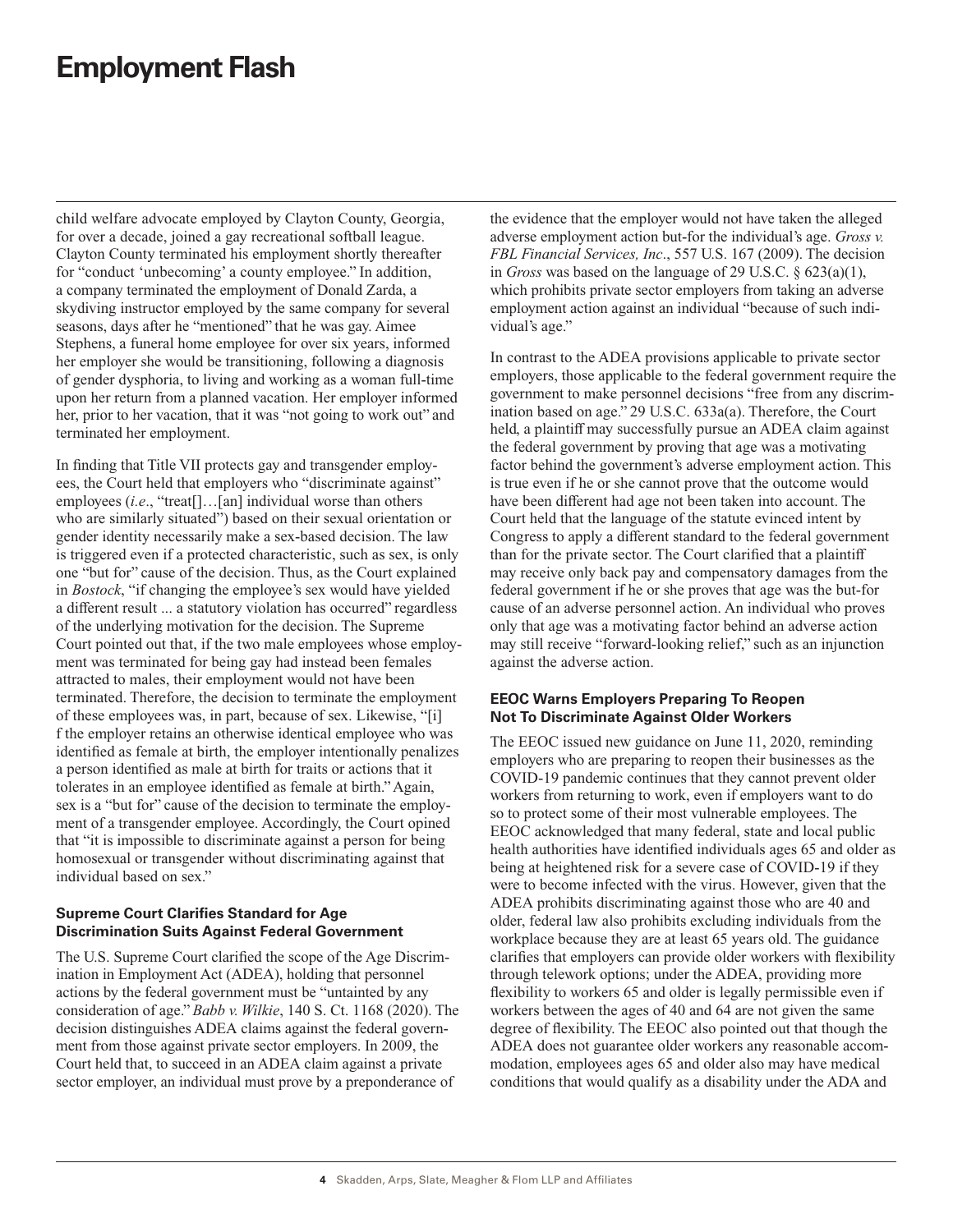<span id="page-4-0"></span>would allow such employees to request a reasonable accommodation to work. Employers developing return-to-work policies should keep both federal statutes in mind as they relate to older workers, and must formulate return-to-work policies that are age neutral, even if the justification for such policies is to protect older employees.

#### **DOL Publishes Workplace Posters on Families First Coronavirus Response Act**

The Department of Labor (DOL) has published workplace posters for covered employers to fulfill their notice obligations under the FFCRA, effective April 1, 2020. The posters notify employees of their rights to paid sick leave and expanded FMLA leave under the FFCRA. The new posters for covered employers can be found on the [DOL's website](http://www.skadden.com/-/media/files/publications/2020/07/employment-flash/ffcra_poster_wh1422_nonfederal.pdf). Each covered employer must post an FFCRA notice in a conspicuous place on its premises. Since many workforces are currently teleworking, the DOL has advised that employers may satisfy this posting requirement by "emailing or direct mailing this notice to employees, or posting this notice on an employee information internal or external website."

#### **DOL Finalizes New Overtime and Foreign Labor Certifications Rules**

The DOL issued three final rules in May 2020. The first new rule pertains to overtime exemptions under the Fair Labor Standards Act (FLSA) for certain commissioned employees of a "retail or service establishment." As an initial matter, FLSA Section 13(a)(2) defines a retail or service establishment as "an establishment 75 per centum of whose annual dollar volume of sales of goods or services (or of both) is not for resale and is recognized as retail sales or services in the particular industry." The DOL had previously interpreted this definition as requiring the establishment to have a "retail concept." Further, the DOL had issued lists of establishments that it presumptively viewed as "non-retail" or "may be retail." The DOL's new rule withdraws all such lists and applies solely the criteria specified in the relevant FLSA regulation to determine whether an establishment has a retail concept. These criteria include whether the establishment typically sells goods or services to the general public, serves the everyday needs of the community, is at the very end of the stream of distribution, disposes its products and skills in small quantities, and does not take part in the manufacturing process.

The second new DOL rule addresses the computation of overtime compensation under the FLSA for nonexempt salaried employees who work fluctuating hours from week to week and who, pursuant to a clear and mutual understanding with their employer, earn a fixed salary as straight time compensation for hours worked. Under the FLSA, nonexempt employees are entitled to overtime

compensation at a rate of one and a half times their "regular rate of pay" for each hour worked beyond the 40-hour workweek. Generally, the regular rate of pay is determined by dividing the number of hours worked in the workweek by the amount of the nonexempt employee's salary or wage rate. The DOL's final rule confirms that incentive payments, such as bonuses, commissions, hazard pay and other forms of premium payments, are compatible with the "fluctuating workweek method" of computing regular rate of pay, and any such payments must be included in calculating a nonexempt employee's regular rate of pay unless specifically excludable under FLSA Section  $7(e)(1)-(8)$ . Importantly, this final rule does not supersede state laws, including California law, that prohibit the fluctuating workweek method.

The third new DOL rule establishes a system of discretionary review by the secretary of labor over cases pending before or decided by the Board of Alien Labor Certification Appeals (BALCA) and the Administrative Review Board (ARB). The BALCA hears appeals of decisions from the DOL's internal adjudication of foreign labor certification applications. The ARB hears appeals from the decisions of DOL administrative law judges and issues final agency decisions regarding worker protection laws, including whistleblower, child labor, workplace discrimination and federal public contract laws. Under the new DOL rule, the secretary of labor may assert discretionary power to review and potentially modify, clarify or take other actions regarding any decisions issued by the BALCA or the ARB. According to current Secretary of Labor Eugene Scalia, the intent of this rule is to promote accountability by ensuring that the secretary has the ability to properly supervise and direct the actions of the DOL and assert the secretary's decision-making prerogatives.

#### **NLRB Suspends Requirement To Notify Employees of Adverse Decisions for Employers Shut Down Due to COVID-19**

The National Labor Relations Board (NLRB) routinely orders employers to disclose adverse NLRB rulings to employees at the relevant facility within 14 days of the decision and remind employees of their rights under the National Labor Relations Act. However, on May 6, 2020, in *Danbury Ambulance Service*, *Inc*., 369 NLRB 68 (2020), the NLRB suspended the remedial notice requirement for employers that shut down due to the COVID-19 pandemic. The NLRB explained that only those employers that shut down their facilities and have employees who are not reporting to work will be excused from immediately satisfying the remedial posting requirement, and the 14-day clock will start running for such employers if and when they reopen. Employers who remain open and are staffed by a "substantial complement of employees" are required to provide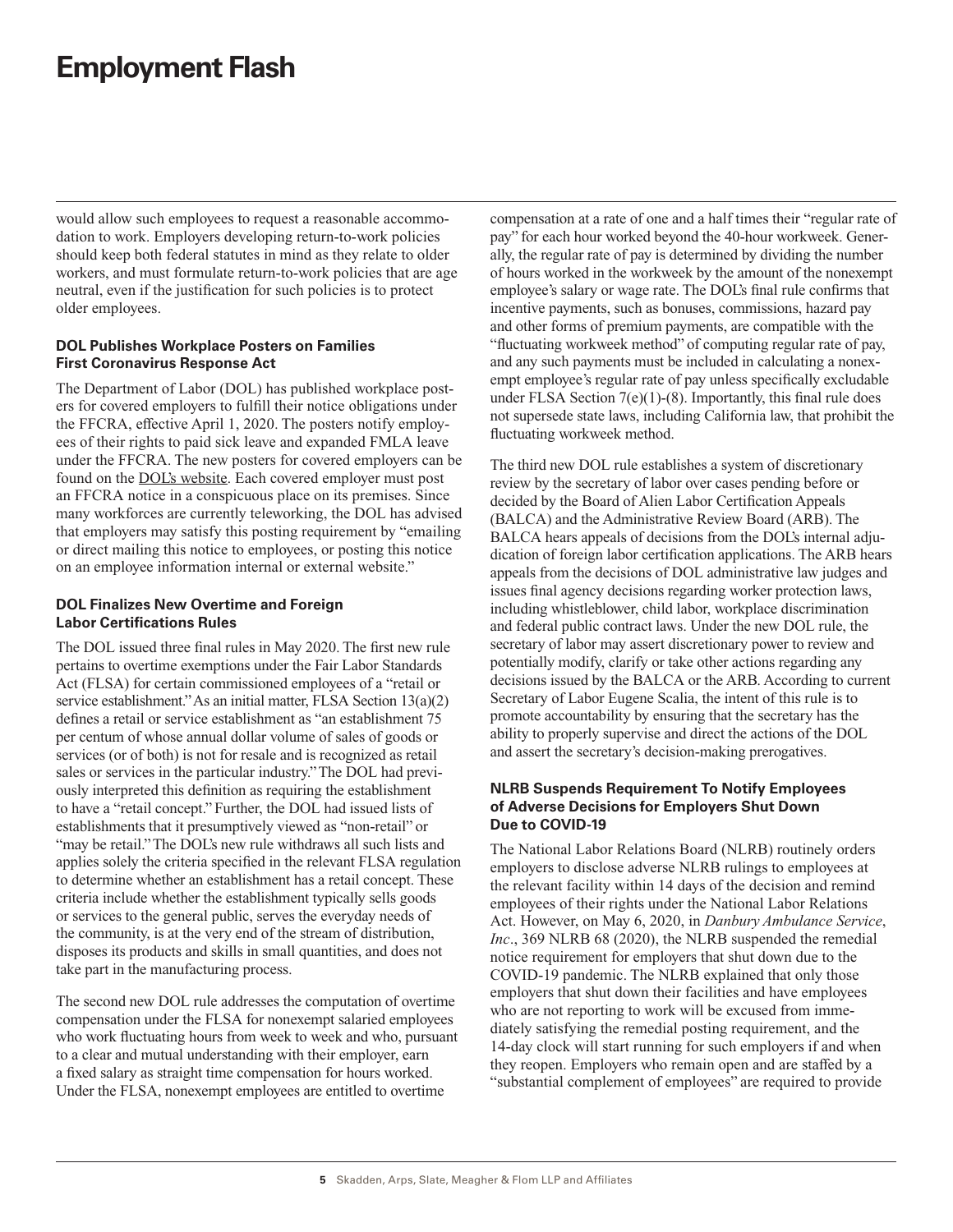<span id="page-5-0"></span>notice of adverse NLRB decisions to their employees within 14 days. The NLRB's rationale — that the notice requirement would be futile if employees are not present to read the notice — is clear when considering physical postings at the workplace. The NLRB rejected the argument that a different result should govern situations in which employers communicate regularly with their remote employees through electronic methods, noting that even those employers who communicate with their employees electronically may not be doing so to the same extent while the workplace remains closed.

#### **NLRB Issues New Standard for Ballots With Dual Markings**

The NLRB modified its standard for assessing ballots with dual markings (*i.e*., markings both for and against union certification) in a precedent-shifting decision. *Providence Health & Services* — *Oregon*, 369 NLRB No. 78 (May 13, 2020). At issue was a single ballot that was marked during a union certification election in 2018. The voter marked the "Yes" square with an "X," as instructed, but also marked the "No" square with a single smudged, diagonal line. This dual-marked ballot was determinative to the outcome of the certification election — if counted as a vote for certification, the union would have been certified as the employees' bargaining representative by a single vote, 384 to 383.

Under prior NLRB precedent, a dual-marked ballot was void unless the voter's intent could be ascertained from other markings on the ballot, such as an attempt to erase an errant mark. *TCI West*, *Inc*., 322 NLRB 928, 928 (1997); *Brooks Brothers*, *Inc.*, 316 NLRB 176, 176 (1995). Applying these earlier decisions, the NLRB regional director held that the clear "X" in the "Yes" square, combined with the voter's "obvious attempt" to erase the mark in the "No" square, evinced intent by the voter to vote in favor of certification.

In reviewing the regional director's decision, the NLRB held that "attempts to determine voter intent based on additional markings," such as smudges and attempts to erase markings, was "impermissibly subjective." Instead of trying to determine a voter's subjective intent on a dual-marked ballot, the NLRB adopted a "bright line" rule under which any ballot containing markings in more than one square is void. The NLRB reasoned that this "clear, objective standard" would help avoid litigation over dual-marked ballots, make the certification process move more quickly by cutting down on ballot challenges, and preserve time and money that would otherwise be spent analyzing ballots for voter intent. Because the ballot at issue contained markings in both boxes, the NLRB determined that the ballot was void. The union certification election ended in a 383-383 tie vote, and thus the union certification was unsuccessful.

#### **New York Court of Appeals Holds That Postmates Delivery Drivers Are Employees Entitled to Unemployment Benefits**

On March 26, 2020, the New York State Court of Appeals affirmed the state Unemployment Insurance Appeals Board and held that food couriers for Postmates are employees (and not independent contractors) for the purposes of determining unemployment benefits. *Matter of Vega*, 2020 NY Slip Op 02094 (Ct App Mar. 26, 2020). The court applied its multifactor "control test" and ultimately determined that Postmates retains sufficient control over its workers to consider them employees, including retaining complete control over the means for obtaining customers, connecting the customer to a delivery person, and determining whether and how food couriers are compensated. Postmates had argued that its workers could decide when they want to work, could accept or reject specific delivery jobs, and remain free to choose their own delivery route. New York's highest court also stressed that food delivery persons were low-paid, unskilled workers, and that Postmates limits access to specific delivery assignments to certain workers, determines the delivery fee charged to customers and the percentage of that fee paid to couriers, provides couriers with prepaid debit cards for some business expenses and handles customer complaints. The *Vega* case was decided in late March 2020, when state and federal officials were initially facing the threat posed by COVID-19 and amid discussions about the type of financial help that should be provided to gig economy workers. It remains to be seen whether such workers will be considered employees for the purposes of determining other benefits, including workers' compensation, paid family leave, paid sick leave and overtime pay.

#### **District Court Weighs In on Enforceability Limits of New York Restrictive Covenants**

A March 20, 2020, decision by the U.S. District Court for the Southern District of New York in *Flatiron Health, Inc. v. Carson*, No. 19 CIV. 8999 (VM), 2020 WL 1320867 (S.D.N.Y. Mar. 20, 2020), signals to New York employers that they should not assume that New York courts will blanketly exercise their discretion to partially enforce overbroad restrictive covenants, despite the general willingness of New York courts to do so in the past.

In 1999, the New York State Court of Appeals in *BDO Seidman v. Hirshberg*, 712 N.E.2d 1220, 1226, stated that partial enforcement of an overbroad restrictive covenant may be appropriate if "the employer demonstrates an absence of overreaching, coercive use of dominant bargaining power, or other anti-competitive misconduct, but has in good faith sought to protect a legitimate business interest, consistent with reasonable standards of fair dealing." Since then, New York courts have generally severed and partially enforced overbroad restrictive covenants.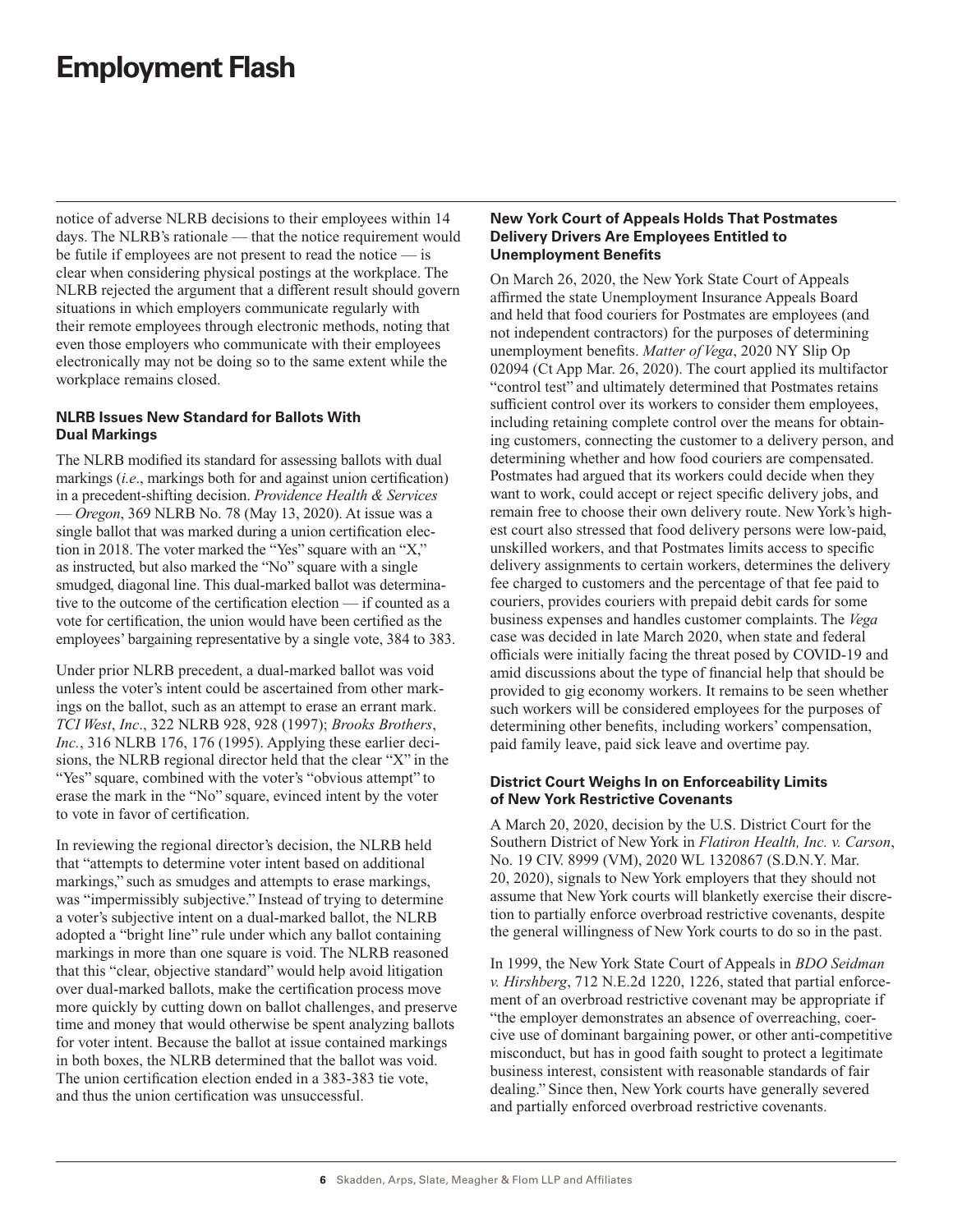<span id="page-6-0"></span>However, applying the principles set forth in *BDO Seidman*, the district court in *Carson* declined to partially enforce the restrictive covenants in an agreement between the defendant-employee and the plaintiff, his former employer, in large part, because the restrictive covenants were so obviously overbroad that they called into question the former employer's good faith. In reaching this decision, the court in *Carson* relied, in part, on testimony from the former employee's co-founder and CEO indicating that he believed that the noncompetition covenant in the agreement would prevent the former employee from "working as a janitor" for a competitor, even though the "Janitor Rule," which provides that noncompetition agreements are unlikely to be enforceable if they are drafted so broadly as to prevent a former employee from working for a competitor in any position (*e.g*., even as a janitor), has not yet been adopted by New York courts.

Additionally, the employment agreement at issue in *Carson* contained a customer nonsolicitation covenant that would have restricted the former employee from soliciting any of the employer's customers, regardless of whether the former employee developed a relationship with those customers in connection with his employment. Relying on another rule articulated in *BDO Seidman* — that employers do not have a legitimate interest in restricting the solicitation of customers with whom a former employee did not develop a relationship "in the course of employment" — the *Carson* court found that the covenant at issue was overbroad and declined to partially enforce it, even though courts have generally exercised their judicial discretion to sever and partially enforce such a covenant since *BDO Seidman*. The district court's decision in *Carson* reinforces the *BDO Seidman* customer nonsolicitation rule and suggests that not all New York courts will partially enforce covenants that violate the rule, even though New York courts have partially enforced such covenants in the past.

#### **California Court Addresses Unlimited Vacation Policies**

On April 4, 2020, in *McPherson v. EF Intercultural Foundation*, *Inc.*, 47 Cal.App.5th 243 (2020), a California Court of Appeals held that an employer failed to establish a valid unlimited vacation policy, and as such, was required to pay unused vacation to employees upon termination of their employment. In *McPherson*, the court found that the employer's policy was "undefined" rather than "unlimited" because the policy had an implied cap and the employer did not communicate the "unlimited" nature of its time-off policy. The court stated that it appeared the parties had an understanding that the employees had the right to take an amount of approved vacation that was the same amount that other employees of the employer were permitted to take. The court explained that a time-off policy may be considered truly unlimited if, in writing, it: (i) clearly provides that employees'

ability to take paid time off is not a form of additional wages for services performed but perhaps part of the employer's promise to provide a flexible work schedule — including employees' ability to decide when and how much time to take off; (ii) spells out the rights and obligations of both the employee and employer and the consequences of failing to schedule time off; (iii) in practice allows sufficient opportunity for employees to take time off or work fewer hours; and (iv) is administered fairly so that it neither becomes a de facto "use it or lose it policy" nor results in inequities, such as a situation in which an employee works many hours but takes minimal time off whereas another employee works fewer hours yet takes more time off.

#### **Ninth Circuit Clarifies Disclosure Statement and Standalone Document Requirements Under the Fair Credit Reporting Act**

On March 24, 2020, and April 24, 2020, the U.S. Court of Appeals for the Ninth Circuit clarified certain requirements under the Fair Credit Reporting Act (FCRA).

On March 24, 2020, the Ninth Circuit held in *Walker v. Fred Meyer, Inc*., 953 F.3d 1082 (2020), that an explanation of a job applicant's rights in a consumer report disclosure was extraneous information in a disclosure not allowed by the FCRA, even if it was included by the employer in good faith. The Ninth Circuit stated that an employer is permitted to include a brief explanation of what the consumer report entails, how it will be obtained and for which type of employment purposes it may be used. However, extraneous information is prohibited, even if the information is related to the disclosure. *Gilberg v. Cal. Check Cashing Stores*, *LLC*, 913 F.3d 1169, 1175 (9th Cir. 2019). In addition, the Ninth Circuit held that the right provided by the FCRA to dispute inaccurate information in a consumer report does not require employers to provide job applicants with an opportunity to discuss their consumer reports directly with the employer. Rather, the employer must provide a pre-adverse action notice to the job applicant with a description of their rights to dispute the completeness of the information with a consumer reporting agency.

On April 24, 2020, the Ninth Circuit held in *Luna v. Hansen & Adkins Auto Transp*., 956 F.3d 1151 (9th Cir. 2020), that the FCRA notice requirement must be satisfied in a stand-alone document that is separate from other employment documents, but it does not have to be provided at a separate time from other employment documents. The Ninth Circuit found that requiring employers to present a disclosure separate in time from other employment application materials would stretch the FCRA's requirements "beyond the limits of law and common sense."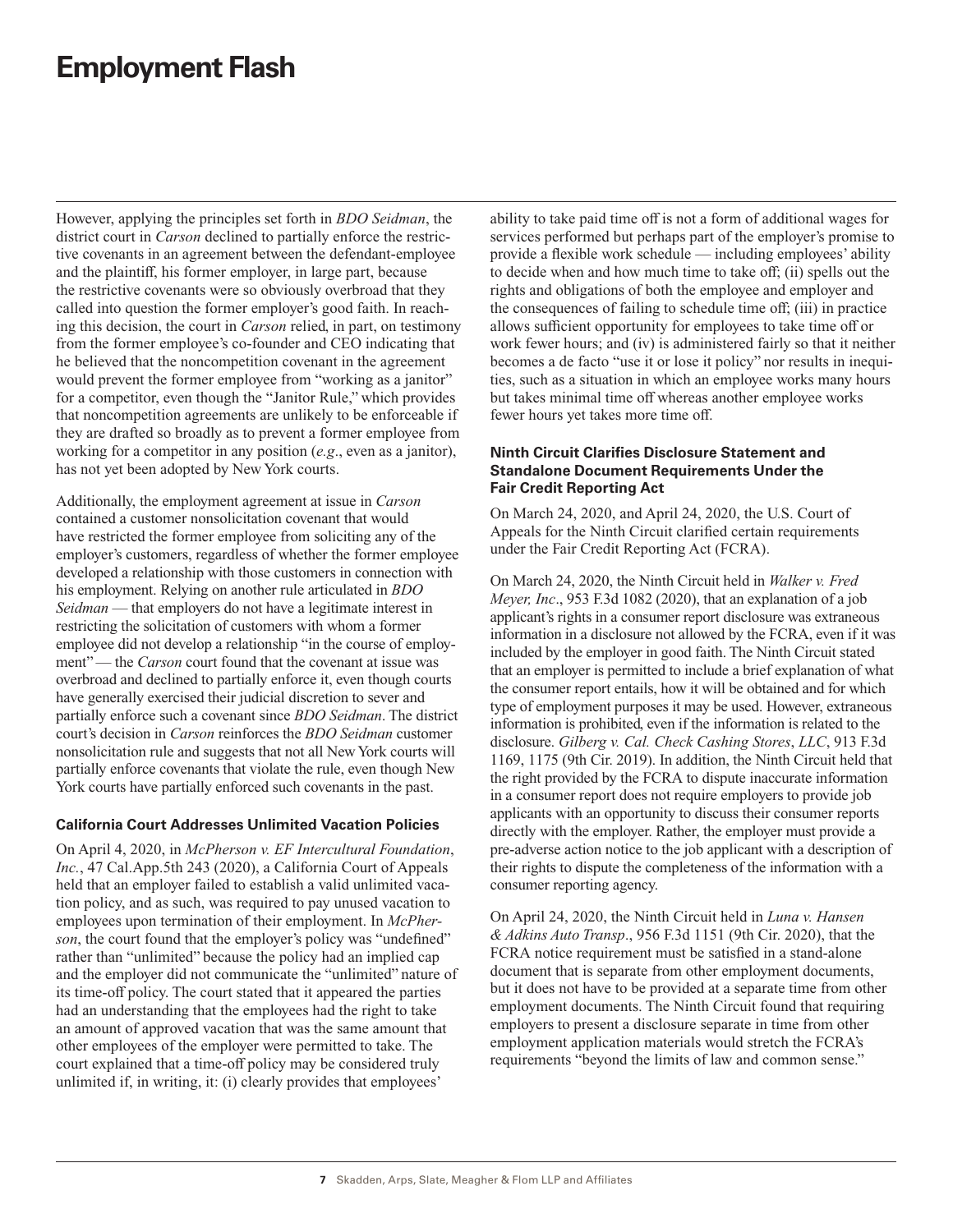#### <span id="page-7-0"></span>**November Ballot Measure Could Classify California App-Based Drivers as Independent Contractors**

On November 3, 2020, the California Proposition 22, App-Based Drivers as Contractors and Labor Policies Initiative will appear on the California ballot. If passed, the initiative would classify app-based drivers and couriers as independent contractors, rather than employees, and exempt them from the requirements of California Assembly Bill 5 (AB 5). As noted in the [September](https://www.skadden.com/insights/publications/2019/12/employment-flash#ballot)  2019 issue of *[Employment Flash](https://www.skadden.com/insights/publications/2019/12/employment-flash#ballot)*, AB 5 codifies the presumption that workers are employees and sets forth the "ABC test" as the standard for determining whether, under state wage and hour law, a worker is an employee or an independent contractor.

The ballot initiative defines app-based drivers as workers who (i) provide delivery services on an on-demand basis through an application or online platform; or (ii) use a personal vehicle to provide prearranged transportation services for compensation via an application or online platform. The initiative provides that companies with app-based drivers will be required to provide alternative benefits, including minimum compensation and health care subsidies based on driving time, workers' compensation, vehicle insurance and safety training. Additionally, companies with app-based drivers will be required to develop anti-discrimination and sexual harassment policies, among other things.

#### **San Francisco Issues Emergency Rehire Order**

On June 23, 2020, the San Francisco Board of Supervisors passed an emergency ordinance requiring large employers to rehire workers laid off due to the COVID-19 pandemic before offering the same or a substantially similar position to a new applicant. The ordinance covers for-profit and nonprofit employers in San Francisco that employ (or have employed) 100 or more employees on or after February 25, 2020. The ordinance defines a layoff as a separation of 10 or more employees during any 30-day period caused by the employer's lack of funds or lack of work for its employees due to the COVID-19 public health emergency. Employers providing health care operations and government entities are exempt from the ordinance.

#### **DC Paid Family Leave Now in Effect**

On July 1, 2020, employees working in Washington, D.C. became eligible to apply for and receive paid family leave benefits pursuant to the Universal Paid Leave Amendment Act of 2016 (DC PFL), which was enacted on February 17, 2017. Although the benefits provided under the DC PFL were not yet available, on July 1, 2019, D.C. employers began remitting payroll taxes to fund the program. Additionally, employers were required to provide notice by February 1, 2020, to all covered employees regarding the DC PFL benefits.

The DC PFL provides covered employees with up to eight weeks of paid family leave benefits each year, which may consist of up to eight weeks per year to bond with a new child, up to six weeks per year to care for a covered family member with a serious health condition and up to two weeks per year for an employee's own serious health condition. Employees are eligible to receive paid family leave benefits under the DC PFL if they spend more than 50 percent of their time working in D.C. In addition, the DC PFL provides that employees are eligible to receive up to \$1,000 per week of paid family leave benefits. An employee's weekly benefit amount is calculated based on the employee's weekly wage rate, as reported to the Department of Employment Services. Employers' paid leave policies may run concurrently with any paid leave benefits that covered employees receive pursuant to the DC PFL. The DC PFL also implements quarterly wage reporting and payroll record-keeping requirements for D.C. employers.

The Office of Paid Family Leave has published frequently asked questions (FAQs) and indicated that it is still on schedule to accept claims for benefits under the DC PFL. The FAQs make clear that employees must be employed by a covered employer to be eligible for DC PFL benefits, that such benefits are not available to individuals who are quarantined but have not been diagnosed with COVID-19, and that the DC PFL benefits will not be paid retroactively for leave taken by individuals diagnosed with COVID-19 prior to July 1, 2020. The FAQs also state that an individual may apply for DC PFL benefits to care for a family member diagnosed with COVID-19.

### **International Spotlight**

#### **The United Kingdom**

#### **Confirming the Limits of Employer Vicarious Liability**

The UK Supreme Court ruled in *WM Morrison Supermarkets plc v Various Claimants* [2020] UKSC 12 that a large supermarket chain cannot be held vicariously liable for the wrongful acts of an employee who published on the internet the payroll data relating to 100,000 employees as part of a "personal vendetta" against the supermarket for initiating disciplinary proceedings against the employee several months earlier. Criminal charges followed, and the employee was sentenced to eight years of imprisonment. In addition, almost 10,000 of the supermarket employees sought damages from the supermarket for misuse of private information and breach of confidence and for breaching its statutory duty under the Data Protection Act 1998. The claimants asserted that the supermarket was either primarily or vicariously liable for the actions of the employee.

The Supreme Court held that the supermarket could not be primarily liable, as it had not directly misused or permitted the misuse of any personal data. In addition, the Supreme Court held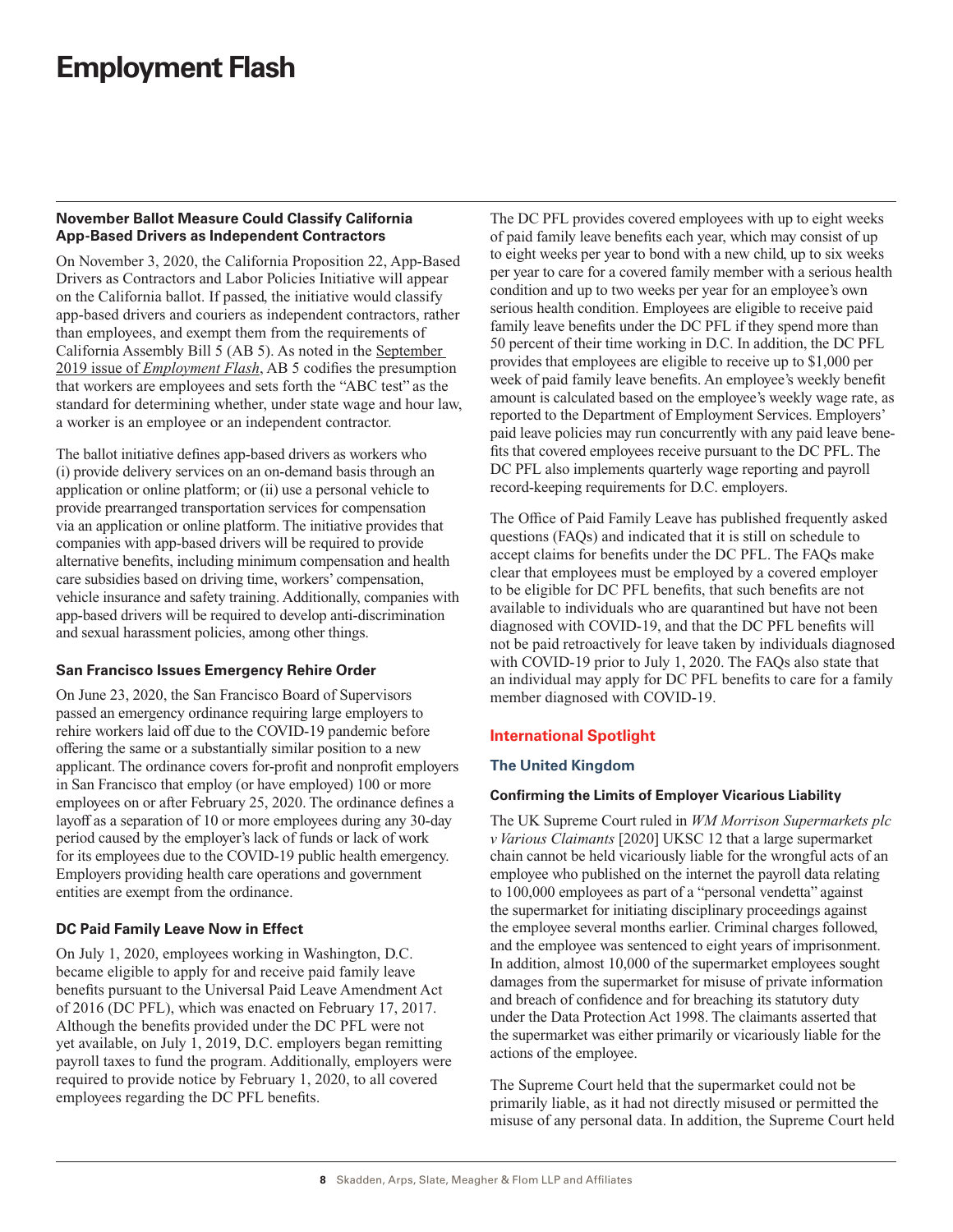<span id="page-8-0"></span>that the supermarket was not vicariously liable for the employee's wrongful acts. The Supreme Court clarified that it was not enough for the lower courts to have concluded that vicarious liability was established merely because the employee's wrongful acts arose from a task "closely related to what he was tasked to do." Rather, the employee's personal vendetta resulted in him engaging in a "frolic of his own" such that vicarious liability could not arise in these circumstances.

#### **COVID-19, Contact Tracing and Data Protection in the Workplace**

The U.K. has required individuals who are able to do so to work from home to combat the spread of COVID-19. On May 11, 2020, the government took the first step toward easing workfrom-home restrictions by announcing that those employees who cannot work from home should be encouraged to return to work. As a result, employers may look toward "contact tracing" as a way of getting the business up and running safely. Contact tracing involves processing personal data in order to inform individuals who may have come into contact with a person infected with COVID-19. Thus, employers who wish to deploy such a strategy should carefully consider how they can lawfully process this data in accordance with General Data Protection Regulation 2016/679 (GDPR).

For more information, see the [March 2020 issue of Skadden's](https://www.skadden.com/insights/publications/2020/03/privacy-cybersecurity-update#COVID)  *[Privacy & Cybersecurity Update](https://www.skadden.com/insights/publications/2020/03/privacy-cybersecurity-update#COVID)*.

In addition, the U.K.'s Information Commissioner's Office has issued [guidance regarding workplace testing](https://ico.org.uk/global/data-protection-and-coronavirus-information-hub/coronavirus-recovery-data-protection-advice-for-organisations/).

#### **France**

#### **European Court of Justice Rules on Host Member State's Ability To Disregard a Fraudulent EU Labor Certificate**

The European Union Court of Justice (ECJ) rendered a preliminary ruling in a case involving Vueling Airlines S.A., an airline with its registered office in Spain, and the CRPNPAC, the French supplementary retirement plan for professional cabin crew in civil aviation, regarding the competence of the court of the host member state to disregard an E 101 certificate that was fraudulently relied upon or obtained. The E 101 certificate is a specific tool in the European Union that allows employers to continue to maintain an employee's affiliation with the social security regime of their country of origin while the employee is temporarily posted in another member state. The main purpose of this certificate is to ensure the freedom of movement for workers and freedom to provide services. EU regulation provides that a specific process must be followed by the member state of destination (the country in which the employee would be seconded) in order to challenge the validity of an E 101 certificate.

In this case, in 2008 following an inspection, the French labor inspectorate stated that Vueling had fraudulently obtained the E 101 certificate from the relevant Spanish authorities by filing requests that contained erroneous information or omitted key information. The labor inspectorate found that Vueling had failed to declare employees to the French social security administration when it should have, which could be considered a criminal offense of "concealed work" under French law.

Though the French authorities did not follow the legally required process to challenge the validity of the E 101 certificate, in 2012, a French criminal court found the company guilty of concealed work, and the French Supreme Court (Cour de Cassation) confirmed the decision in 2014. Both courts ruled that Vueling had fraudulently obtained the E 101 certificates, which were therefore unenforceable by the French social security administration. Based on these decisions, the CRPNPAC, to which Vueling did not contribute for the posted employees by virtue of the E 101 certificates, commenced civil proceedings against Vueling, which the French Supreme Court decided to stay. The French Supreme Court raised two preliminary questions for the ECJ to rule on:

- May the courts of a host member state, in which legal proceedings are brought against an employer, and the facts indicate that E 101 certificates were fraudulently obtained or used, disregard those certificates?
- If not, in a situation where an employer has been convicted by a criminal court in the host member state for fraud in breach of EU law, is a civil court of that same member state bound by the criminal decision rendered against the employer, which therefore would be liable to pay damages to workers or a pension fund of that member state?

On the first question, the ECJ ruled that courts of a host member state may not disregard any E 101 certificates, even those obtained fraudulently, without following the specific process that member states are bound by to challenge the validity of E 101 certificates. The ECJ ruled that the issuing member state therefore had sole jurisdiction to cancel or withdraw E 101 certificates that had been issued. The only exception to that rule is if the issuing member state has failed to review a request made by the host member state or has failed to make a decision, within a reasonable time, on the evidence provided.

On the second question, the ECJ ruled that given the importance of the matter at hand and according to EU law, an employer cannot be held liable for damages intended to provide compensation to the workers or a pension fund of that member state claiming to be affected by that employer's conduct, solely by reason of a criminal conviction.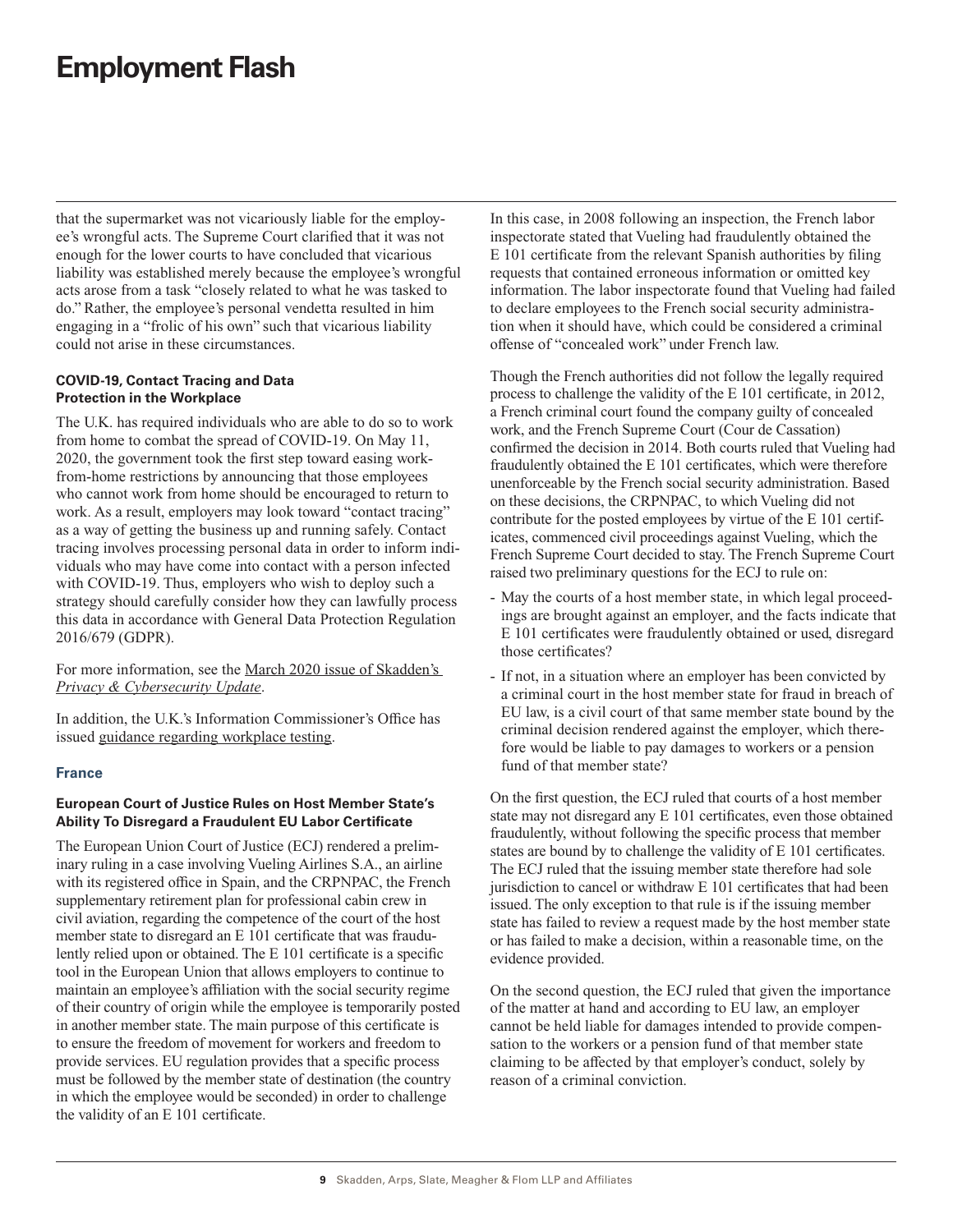<span id="page-9-0"></span>This decision marks a cornerstone in a decade-long legal debate regarding the enforceability of E 101 certificates in the EU. The EU has in recent years reinforced the cooperation obligation between member states in establishing whether E 101 certificates had been obtained fraudulently.

#### **COVID-19 Update in France**

In connection with the easing of COVID-19 lockdown measures, France entered "phase 2" on June 2, 2020, meaning individuals could now travel freely across the country. However, the French government has insisted that remote working continue to be the norm. Employers may use their own contact tracing application but should be careful about how it does so, given that the relevant information gathered by the application is covered by the GDPR as well as French regulations pertaining to the automatic treatment of personal data.

Furthermore, employers responding to the impact of COVID-19 on their businesses by, among other measures, reducing salaries, wages or paid holidays, can do so through collective bargaining but should always involve the relevant works council. In addition, as of July 1, 2020, employers whose activity remains impacted by the pandemic can negotiate a new collective bargaining agreement and implement long-term furloughs, a new legal mechanism under which employers can reduce employees' working hours for up to 24 months. Up to 84% of affected employees' salaries will be covered by the government.

#### **Germany**

#### **Employment Law Issues Related to COVID-19**

#### **Short-Time Work**

The German government has modified the rules to apply for shorttime work benefits. Short-time work is a government program to compensate employees for a reduction in work hours and reduced compensation based on circumstances beyond their control. If 10% of the work force (previously 33%) experiences a 10% or more decrease in work volume and an employer has a legal basis to reduce the employees' work hours — such as with an individual agreement, a works agreement with a works council or a collective bargaining agreement with a union — the employer can order a reduction of work hours of up to 100% for certain individuals or, in the case of a complete closure, all employees, in which case the employees receive 60%-67% of their previous net income as a short-time work allowance. In addition, the unemployment agency covers 100% of the social security contributions to be paid during short-time work.

A recent change in the law raises the allowance to 70%-77% after four months of short-time work and to 80%-88% after seven months, through December 31, 2020. The maximum duration for short-time work is 12 months.

#### **Working From Home**

Employees are not legally permitted to unilaterally decide to work from home because of fears of being infected with COVID 19, even if work from home is possible. In addition, employers are not legally permitted to order the employee to work from home. However, usually employers and employees mutually agree on home office arrangements. This mutual agreement should be documented in an amendment agreement to the employment agreement and should cover appropriate confidentiality, data protection regulations and work safety, given that statutory accident insurance covers only accidents that are directly related to the actual work performed at home. All private activities at home are excluded, such as walking from a desk to the kitchen or bathroom.

#### **Salary Payment During Absence From Work**

An employee who is absent from work without a reason is not entitled to salary payments and can be sanctioned with a formal warning and, in the case of a continued absence, dismissed for cause. If the employee had direct contact with a person infected by COVID-19, the employee must stay home and quarantine for 14 days, during which time the employer continues to pay the employee a salary but is reimbursed through social security insurance. If the employee is infected with COVID-19, the employer must pay the employee regular sick pay for a maximum of six weeks without reimbursement. In addition, an employer cannot legally sanction an employee who is absent from work because the employee must care for a child due to the closure of the child's school or nursery. Due to a recent change in the law, the employer is obliged to continue to pay the salary during such absence for up to six weeks but is reimbursed through social security insurance.

#### **Vacation**

An employer cannot order all employees to take vacation while the business is shut down unless a collective bargaining agreement or an agreement with the works council permits such action. Furthermore, employees cannot unilaterally cancel vacation time that an employer has already granted and approved (*i.e*., employer consent is required).

#### **Medical Information Regarding COVID-19**

An employer cannot request medical information from employees or require medical tests, such as taking employees' temperatures, without employee consent. However, in the case of a COVID-19 infection, an exception exists due to an employee's general loyalty obligation to the employer. Specifically, an employee must notify his or her employer about a positive COVID-19 test result so that the employer can take appropriate steps to protect other employees.